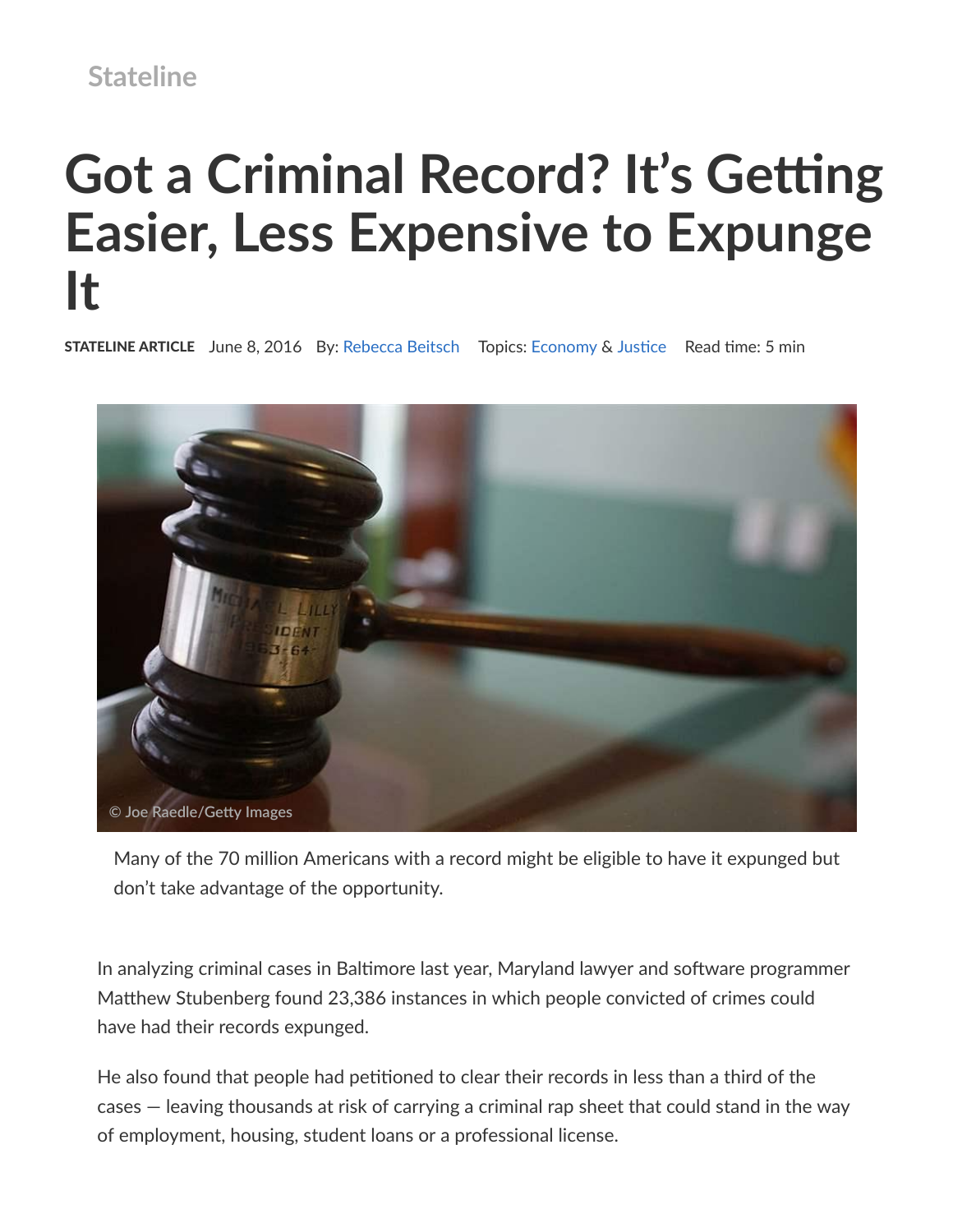That's not out of the ordinary, many legal analysts and specialists in expungement say. Many Americans are not taking advantage of a growing number of state laws that allow people to clear or seal their records of arrests and convictions for an expanding list of misdemeanor crimes, and even some low-level felonies, after they've served their sentences.

Part of the reason is ignorance of the remedies that the laws allow, part of the reason is the cost. In Kentucky, Louisiana and Tennessee, for example, filing for expungement of a criminal record costs around \$500. And lawyers can charge thousands of dollars to do it.

"A lot of people might be eligible [for an expungement], but they might not know," said Madeline Neighly of the nonpartisan Council of State Governments Justice Center. "They might not have access to the paperwork or someone to walk them through the process. They usually need civil legal aid. And in some cases it's actually quite expensive to file for expungement."

In response, legal aid groups like the Maryland Volunteer Lawyers Service, where Stubenberg works, have emerged to help provide free or low‑cost help to people to clear their records. The City of Detroit earlier this month launched an initiative to help expunge records to help people get jobs.

And Stubenberg has created a website that allows people in Maryland to create their own expungement applications without using a lawyer.

### **Sll Out of Reach**

An estimated 70 million people have a criminal arrest or conviction record. And having even a low-level misdemeanor conviction on one's record can stand in the way of getting a job.

So many states increasingly are taking steps to help remove stumbling blocks, including passing laws to expunge the records of many past crimes when people have served their sentences, paid their fines and continued to stay out of trouble.

Between 2009 and 2014, 31 states passed laws on expungement, many of which expanded the number of crimes that can be removed from someone's record, according to a report from the Vera Institute of Justice, a nonprofit criminal justice research center. Many of the laws allow a record to be expunged or destroyed. Others seal or shield a person's record from the public, making them accessible only to law enforcement.

This year, Pennsylvania passed a law that allows some misdemeanor convictions, such as disorderly conduct, to be sealed if the person goes seven years without a new offense. The state previously allowed expungements only for people over 70. Kentucky passed a law that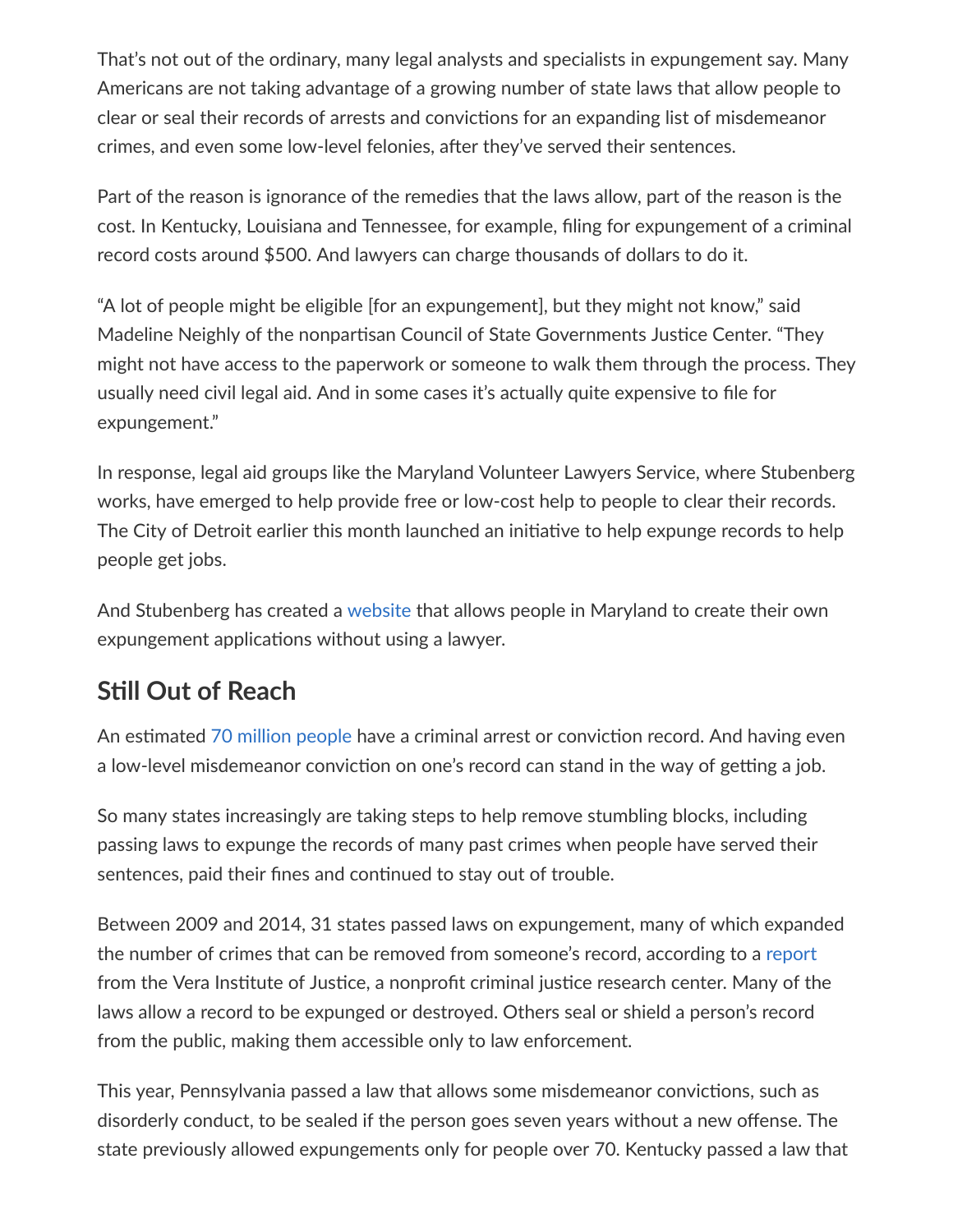allows the expungement of 61 felonies, such as some drug possession and theft charges, for people who stay out of trouble for five years after completing their sentences.

Many states have made the process of expunging a record less costly. In Maryland, for instance, it costs \$30 in court costs to file a petition to expunge a record. Many states are in the \$50 to \$250 range, Neighly said.

But Kentucky's new expungement law carries a \$500 fee. State Rep. Darryl Owens, the Democratic sponsor of the law, called the fee an "obscene and punitive" last-minute addition to the bill.

In Louisiana, where the filing costs are \$550, legal fees are often around \$2,500, according to Adrienne Wheeler, executive director of the Justice and Accountability Center of Louisiana. The state largely funds its criminal justice system through court fees.

Fees that high can be prohibitive for people who are poor and struggling to get work, the people who may need expungement most.

"In some cases, someone who's looking for work who can't [get a job] because of their record may not have the money to pay to get their record cleared," Neighly said. "It's kind of a Catch-22 situation."

Wheeler said many people she's worked with to expunge their records in Louisiana didn't think about starting the process until they were encouraged by a potential employer. "They'll say, 'I can hire you  $-$  if you get it expunged,' " she said.

Not everyone is convinced that the rush to expungement is good policy. Maryland Del. John Cluster, a Republican and a retired police officer, was opposed to a series of laws passed last year that expanded the number of crimes that could be expunged and sealed even when someone has been convicted of subsequent crimes.

He said the changes could give business owners the wrong impression about a job seeker, a view he based on looking at the records of people who had been arrested multiple times. In the case of one man with 26 convictions, Cluster said the law would allow him to seal 23 of them.

"As a business owner, you think you're getting a guy who has had one or two arrests over the years when really, he has 26 of them," Cluster said.

### **Some Help**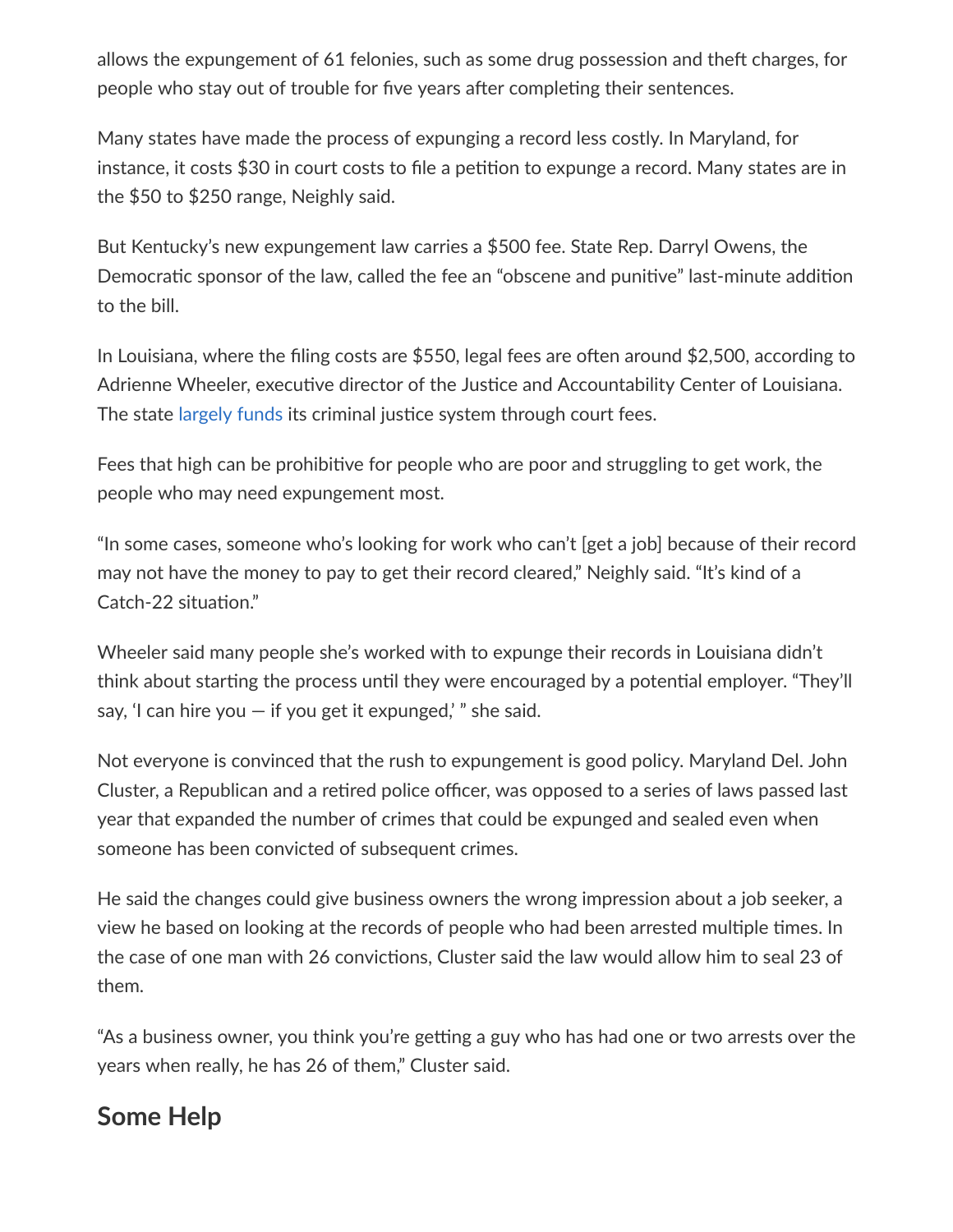Less expensive legal and filing help increasingly is available for people who want their records sealed or erased. But they need to know it's an option.

Legal aid and other nonprofits in several states regularly host expungement clinics that allow people to come in and get help from a lawyer, public defender or law student. And new mobile apps and websites can help people determine whether their crimes are erasable and match them with an attorney.

Wheeler's group, in Louisiana, has created an app that can help connect people to a lawyer who can help for free or at a low cost, depending on their income. A San Francisco-based website matches people with a public defender who can help with expungement proceedings.

However, websites that allow people to create an expungement petition online are less common.

The site that Stubenberg created allows people in Maryland to file their own petitions, paying \$10 in addition to the \$30 court fee for each case. But the site is mainly used by lawyers, mostly attorneys working for nonprofits, who rely on it to automate what would otherwise be a longer process.

Michael Hollander, a programmer-turned-lawyer who now works with Community Legal Services in Philadelphia, created a site in 2011 to avoid the tedious process of filling out the forms at expungement clinics, where people come to get legal help.

Hollander said his program helps pull a person's cases, personal information and criminal history and creates a petition almost instantly, something that has eliminated errors in the paperwork.

Unlike Stubenberg's public site, only lawyers working on expungements for free are able to log in to Hollander's site. He has contemplated making the website available to the public, he said, but thinks it best to have a lawyer shepherd people through the process.

Jason Tashea, the founder of Justice Codes, which aims to improve the use of technology in criminal justice, said there are good reasons for that.

"The legal system can be overwhelming and foreign," he said. "The language sounds different, the procedures are different, but everyone around you seems to understand it. A lawyer is kind of like a Sherpa through the process."